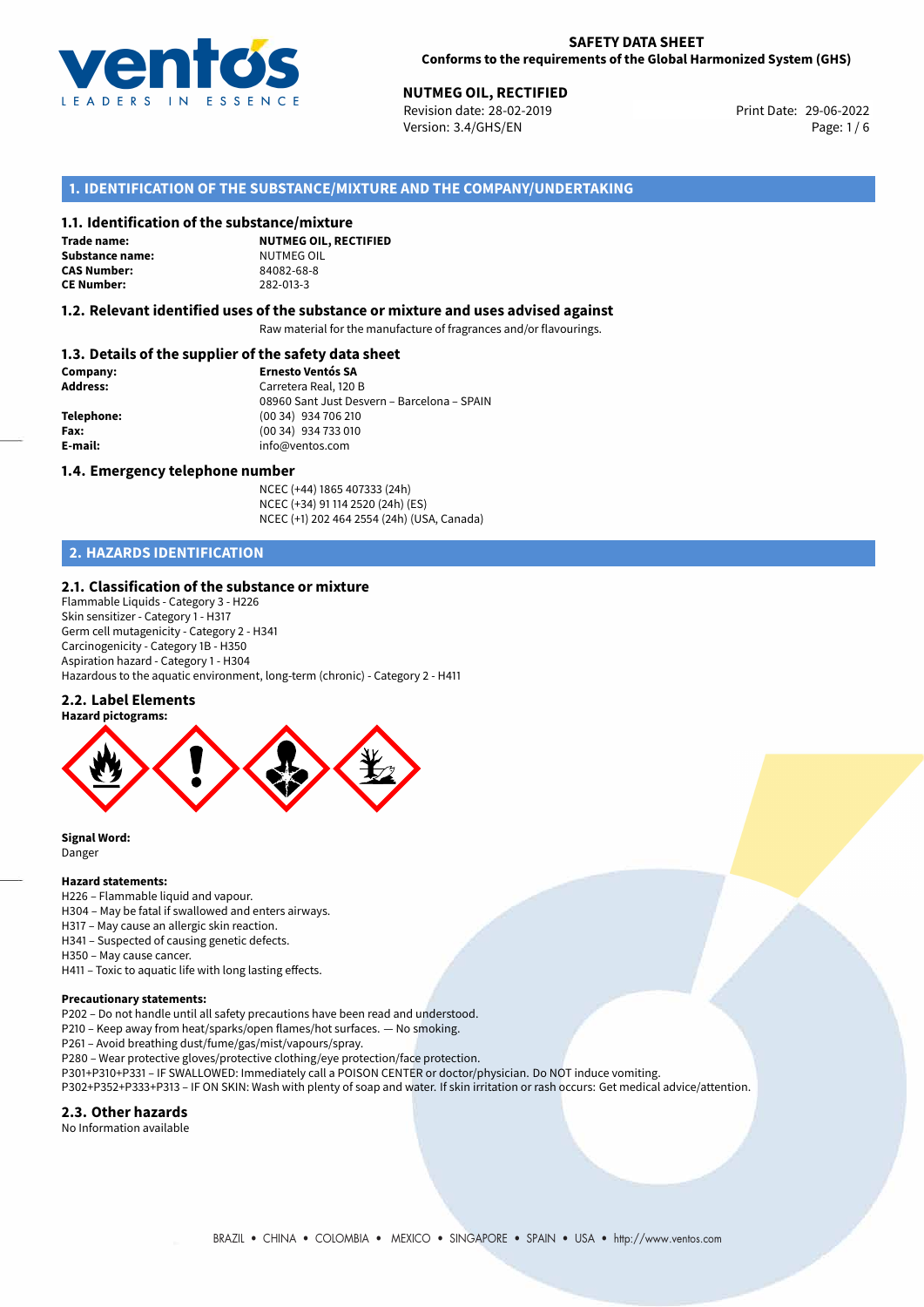

**NUTMEG OIL, RECTIFIED**<br>
Revision date: 28-02-2019 **Print Date: 29-06-2022** Version: 3.4/GHS/EN Page: 2 / 6

# **3. COMPOSITION/INFORMATION ON INGREDIENTS**

#### **3.1. Substances**

| Chemical name: | NUTMEG OIL |
|----------------|------------|
| CAS number:    | 84082-68-8 |
| EC number:     | 282-013-3  |

#### **Hazardous constituents:**

| <b>Chemical Name</b> | % (w/w)        | <b>CAS No</b><br><b>EC No</b> | <b>Classification according to GHS</b>                                                                                                                                                                                                                                                                                                                                    |  |  |
|----------------------|----------------|-------------------------------|---------------------------------------------------------------------------------------------------------------------------------------------------------------------------------------------------------------------------------------------------------------------------------------------------------------------------------------------------------------------------|--|--|
| <b>SABINENE</b>      | $\geq$ 10; <25 | 3387-41-5<br>222-212-4        | Flammable Liquids - Category 3 - H226<br>Aspiration hazard - Category 1 - H304                                                                                                                                                                                                                                                                                            |  |  |
| ALPHA-PINENE         | $\geq$ 10; <25 | $80 - 56 - 8$<br>201-291-9    | Flammable Liquids - Category 3 - H226<br>Acute Toxicity - Category 4 (oral) - H302<br>Skin Irritant - Category 2 - H315<br>Skin sensitizer - Category 1B - H317<br>Aspiration hazard - Category 1 - H304<br>Hazardous to the aquatic environment, short-term (acute) - Category 1 - H400<br>Hazardous to the aquatic environment, long-term (chronic) - Category 1 - H410 |  |  |
| <b>BETA-PINENE</b>   | $\geq$ 10; <25 | 127-91-3<br>204-872-5         | Flammable Liquids - Category 3 - H226<br>Skin Irritant - Category 2 - H315<br>Skin sensitizer - Category 1B - H317<br>Aspiration hazard - Category 1 - H304<br>Hazardous to the aquatic environment, short-term (acute) - Category 1 - H400<br>Hazardous to the aquatic environment, long-term (chronic) - Category 1 - H410                                              |  |  |
| TERPINEN-4-OL        | $>1$ ; $<$ 10  | 562-74-3<br>209-235-5         | Flammable Liquids - Category 4 - H227<br>Acute Toxicity - Category 4 (oral) - H302<br>Acute Toxicity - Category 5 (dermal) - H313<br>Skin Irritant - Category 2 - H315<br>Eye Irritant - Category 2A - H319<br>Hazardous to the aquatic environment, short-term (acute) - Category 3 - H402                                                                               |  |  |
| GAMMA-TERPINENE      | $>1$ ; <10     | 99-85-4<br>202-794-6          | Flammable Liquids - Category 3 - H226<br>Acute Toxicity - Category 5 (oral) - H303<br>Skin Irritant - Category 3 - H316<br>Toxic to reproduction - Category 2 - H361<br>Aspiration hazard - Category 1 - H304<br>Hazardous to the aquatic environment, long-term (chronic) - Category 2 - H411                                                                            |  |  |
| <b>LIMONENE</b>      | $>1$ ; $<$ 10  | 138-86-3<br>205-341-0         | Flammable Liquids - Category 3 - H226<br>Skin Irritant - Category 2 - H315<br>Skin sensitizer - Category 1B - H317<br>Aspiration hazard - Category 1 - H304<br>Hazardous to the aquatic environment, short-term (acute) - Category 1 - H400<br>Hazardous to the aquatic environment, long-term (chronic) - Category 1 - H410                                              |  |  |
| <b>TERPINOLENE</b>   | $>1$ ; <10     | 586-62-9<br>209-578-0         | Flammable Liquids - Category 4 - H227<br>Acute Toxicity - Category 5 (oral) - H303<br>Skin Irritant - Category 3 - H316<br>Skin sensitizer - Category 1B - H317<br>Aspiration hazard - Category 1 - H304<br>Hazardous to the aquatic environment, short-term (acute) - Category 1 - H400<br>Hazardous to the aquatic environment, long-term (chronic) - Category 1 - H410 |  |  |
| ALPHA-TERPINENE      | $>1$ ; <10     | 99-86-5<br>202-795-1          | Flammable Liquids - Category 3 - H226<br>Acute Toxicity - Category 4 (oral) - H302<br>Skin Irritant - Category 3 - H316<br>Aspiration hazard - Category 1 - H304<br>Hazardous to the aquatic environment, short-term (acute) - Category 2 - H401<br>Hazardous to the aquatic environment, long-term (chronic) - Category 2 - H411                                         |  |  |
| <b>SAFROLE</b>       | $>1$ ; $<$ 10  | 94-59-7<br>202-345-4          | Acute Toxicity - Category 4 (oral) - H302<br>Germ cell mutagenicity - Category 2 - H341<br>Carcinogenicity - Category 1B - H350                                                                                                                                                                                                                                           |  |  |
| $\ldots$             | $\cdots$       |                               |                                                                                                                                                                                                                                                                                                                                                                           |  |  |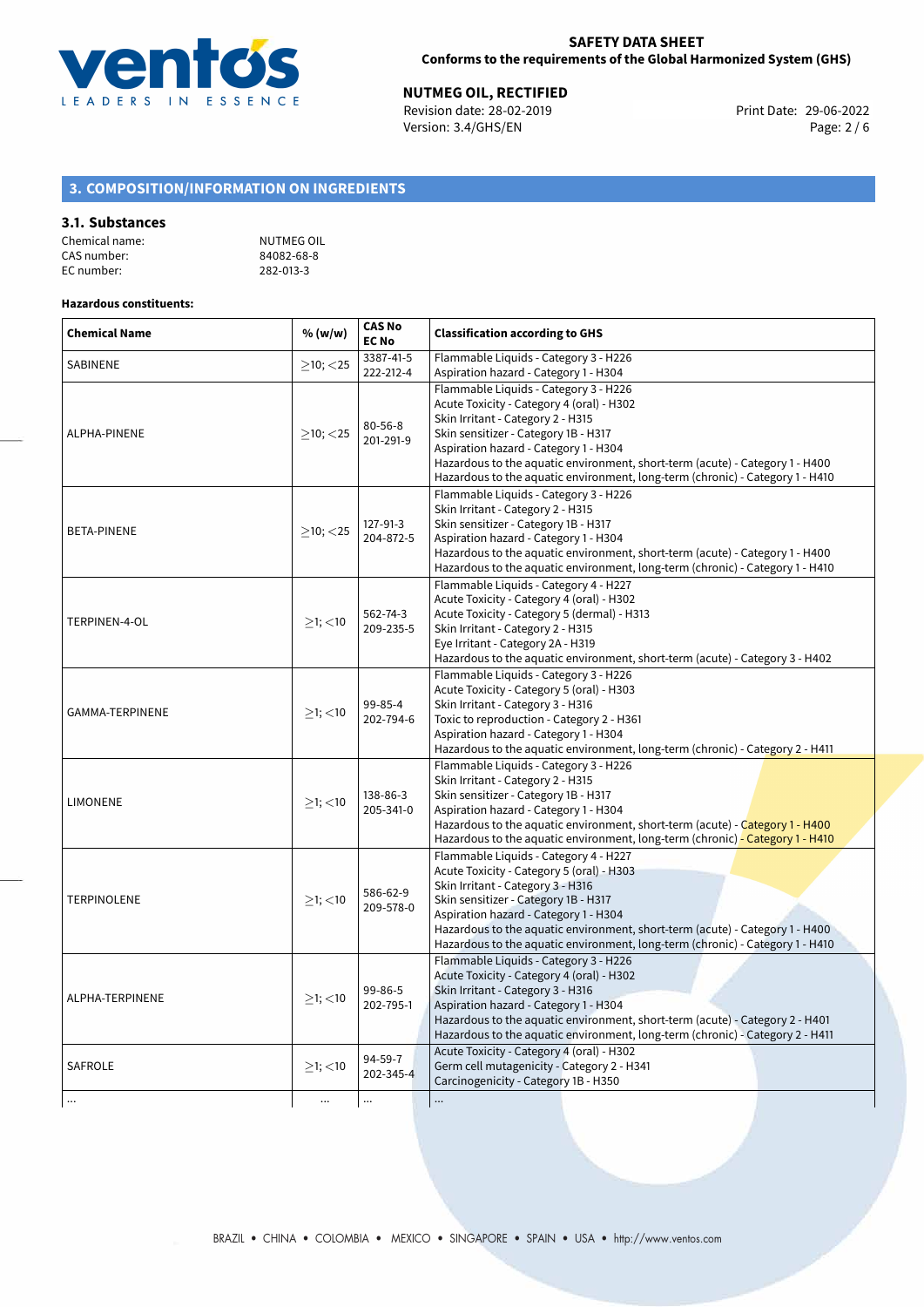

### **SAFETY DATA SHEET Conforms to the requirements of the Global Harmonized System (GHS)**

**NUTMEG OIL, RECTIFIED**<br>
Revision date: 28-02-2019 **Print Date: 29-06-2022** 

Version: 3.4/GHS/EN Page: 3 / 6

| $\cdots$       | $\cdots$       | $\cdots$                   | $\cdots$                                                                                                                                                                                                                                                                                                                                                                                                                                   |
|----------------|----------------|----------------------------|--------------------------------------------------------------------------------------------------------------------------------------------------------------------------------------------------------------------------------------------------------------------------------------------------------------------------------------------------------------------------------------------------------------------------------------------|
| ISOEUGENOL     | $>1$ ; $<$ 10  | $97 - 54 - 1$<br>202-590-7 | Acute Toxicity - Category 4 (oral) - H302<br>Acute Toxicity - Category 4 (dermal) - H312<br>Acute Toxicity - Category 4 (inhalation) - H332<br>Skin Irritant - Category 2 - H315<br>Eye Irritant - Category 2A - H319<br>Skin sensitizer - Category 1A - H317<br>Specific target organ toxicity following single exposure - Category 3 (irritation) - H335<br>Hazardous to the aquatic environment, short-term (acute) - Category 2 - H401 |
| DELTA-3-CARENE | $>1$ ; $<$ 10  | 13466-78-9<br>236-719-3    | Flammable Liquids - Category 3 - H226<br>Acute Toxicity - Category 5 (oral) - H303<br>Skin Irritant - Category 2 - H315<br>Skin sensitizer - Category 1 - H317<br>Aspiration hazard - Category 1 - H304<br>Hazardous to the aquatic environment, short-term (acute) - Category 1 - H400<br>Hazardous to the aquatic environment, long-term (chronic) - Category 1 - H410                                                                   |
| METHYL EUGENOL | $>0.1$ ; $<$ 1 | $93-15-2$<br>202-223-0     | Acute Toxicity - Category 4 (oral) - H302<br>Germ cell mutagenicity - Category 2 - H341<br>Carcinogenicity - Category 2 - H351<br>Hazardous to the aquatic environment, short-term (acute) - Category 2 - H401                                                                                                                                                                                                                             |
| EUGENOL        | $\geq$ 0.1; <1 | $97 - 53 - 0$<br>202-589-1 | Acute Toxicity - Category 5 (oral) - H303<br>Skin Irritant - Category 3 - H316<br>Eye Irritant - Category 2A - H319<br>Skin sensitizer - Category 1B - H317<br>Hazardous to the aquatic environment, short-term (acute) - Category 2 - H401                                                                                                                                                                                                |

[See the full text of the hazard statements in section 16.](#page-5-0)

# **3.2. Mixtures**

Not applicable.

#### **4. FIRST-AID MEASURES**

#### **4.1. Description of necessary first aid measures**

| Ingestion:    | Rinse mouth with water.                                                                                               |
|---------------|-----------------------------------------------------------------------------------------------------------------------|
|               | Obtain medical advice.                                                                                                |
|               | Keep at rest. Do not induce vomiting.                                                                                 |
| Eye contact:  | In case of contact with eyes, rinse immediately with plenty of water for at least 15 minutes and seek medical advice. |
| Inhalation:   | Remove person to fresh air and keep at rest.                                                                          |
|               | Seek immediate medical advice.                                                                                        |
| Skin contact: | Take off immediately all contaminated clothing.                                                                       |
|               | Thoroughly wash affected skin with soap and water.                                                                    |
|               | Seek medical attention if symptoms persist.                                                                           |
|               |                                                                                                                       |

## **4.2. Most important symptoms and effects, both acute and delayed**

No information available.

# **4.3. Indication of any immediate medical attention and special treatment needed**

No information available.

#### **5. FIRE-FIGHTING MEASURES**

#### **5.1. Extinguishing Media**

Water spray, carbon dioxide, dry chemical powder or appropriate foam. For safety reasons do not use full water jet.

#### **5.2. Special hazards arising from the substance or mixture**

Known or Anticipated Hazardous Products of Combustion: Emits toxic fumes under fire conditions.

#### **5.3. Advice for firefighters**

High temperatures can lead to high pressures inside closed containers. Avoid inhalation of vapors that are created. Use appropriate respiratory protection. Do not allow spillage of fire to be poured into drains or watercourses. Wear self-contained breathing apparatus and protective clothing.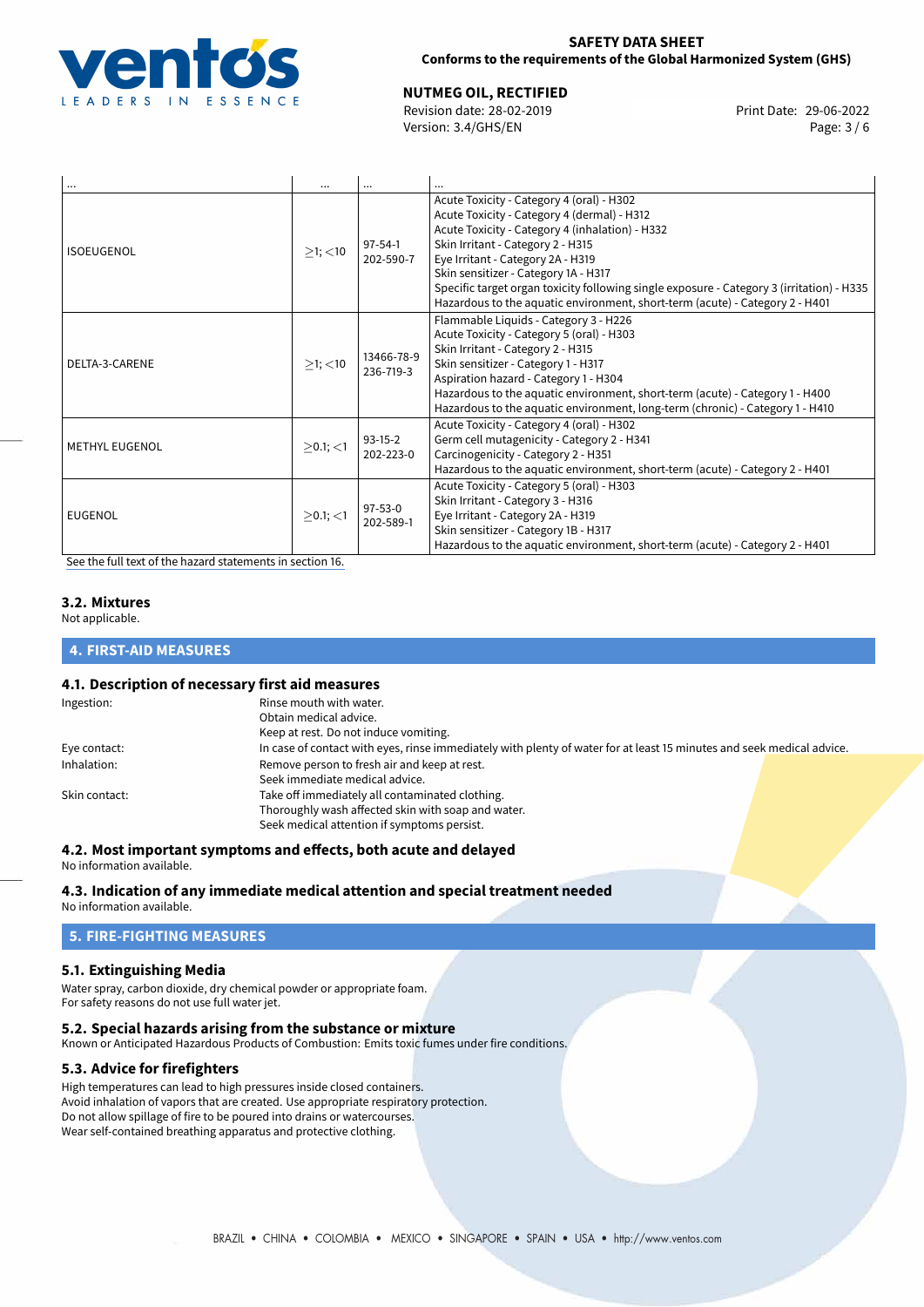

#### **SAFETY DATA SHEET Conforms to the requirements of the Global Harmonized System (GHS)**

**NUTMEG OIL, RECTIFIED**<br>
Revision date: 28-02-2019 **Print Date: 29-06-2022** Version: 3.4/GHS/EN Page: 4 / 6

## **6. ACCIDENTAL RELEASE MEASURES**

#### **6.1. Personal precautions, protective equipment and emergency procedures**

Evacuate surronding areas. Ensure adequate ventilation. Keep unnecessary and unprotected personnel from entering. Do not breathe vapor/spray. Avoid contact with skin and eyes. Information regarding personal protective measures: see section 8.

#### **6.2. Environmental precautions**

To avoid possible contamination of the environment, do not discharge into any drains, surface waters or groundwaters.

#### **6.3. Methods and materials for containment and cleaning up**

Cover with an inert, inorganic, non-combustible absorbent material (e.g. dry-lime, sand, soda ash). Place in covered containers using non-sparking tools and transport outdoors. Avoid open flames or sources of ignition (e.g. pilot lights on gas hot water heater). Ventilate area and wash spill site after material pickup is complete.

#### **6.4. Reference to other sections**

Information regarding exposure controls, personal protection and disposal considerations can be found in sections 8 and 13.

### **7. HANDLING AND STORAGE**

#### **7.1. Precautions for safe handling**

Do not store or handle this material near food or drinking water. Do not smoke. Avoid contact with the eyes, skin and clothing. Wear protective clothing and use glasses. Observe the rules of safety and hygiene at work. Keep in the original container or an alternative made from a compatible material.

# **7.2. Conditions for safe storage, including any incompatibilities**

Store in tightly closed and preferably full containers in a cool, dry and ventilated area, protected from light. Keep away from sources of ignition (e.g. hot surfaces, sparks, flame and static discharges). Keep away from incompatible materials (see section 10).

#### **7.3. Specific end use(s)**

No information available.

#### **8. EXPOSURE CONTROLS AND PERSONAL PROTECTION**

#### **8.1. Control parameters**

Components with occupational exposure limits: None known.

#### **8.2. Exposure controls**

Measures should be taken to prevent materials from being splashed into the body. Provide adequate ventilation, according to the conditions of use. Use a mechanical exhaust if required.

#### **8.3. Individual protection measures, such as personal protective equipment**

| Chemical safety goggles are recommended. Wash contaminated goggles before reuse.                                           |
|----------------------------------------------------------------------------------------------------------------------------|
| Chemical-resistant gloves are recommended. Wash contaminated gloves before reuse.                                          |
| Personal protective equipment for the body should be selected based on the task being performed and the risks<br>involved. |
| In case of insufficient ventilation, use suitable respiratory equipment.                                                   |
|                                                                                                                            |
| Emissions from ventilation or process equipment should be checked to ensure they comply with environmental                 |
| protection legislation.                                                                                                    |
| In some cases, filters or engineering modifications to the process equipment will be necessary to reduce emissions to      |
| acceptable levels.                                                                                                         |
|                                                                                                                            |

# **9. PHYSICAL AND CHEMICAL PROPERTIES**

#### **9.1. Information on basic physical and chemical properties**

| Appearance:                   | Liguid |
|-------------------------------|--------|
| Colour:                       | Confo  |
| Odour:                        | Confo  |
| Odour theshold:               | Not de |
| pH:                           | Not de |
| Melting point/freezing point: | Not de |
| Boling point/boiling range:   | Not de |
| Flash point:                  | 40 °C  |
| Evaporation rate:             | Not de |
|                               |        |

Conforms to standard Conforms to standard Not determined Not determined Not determined Not determined Not determined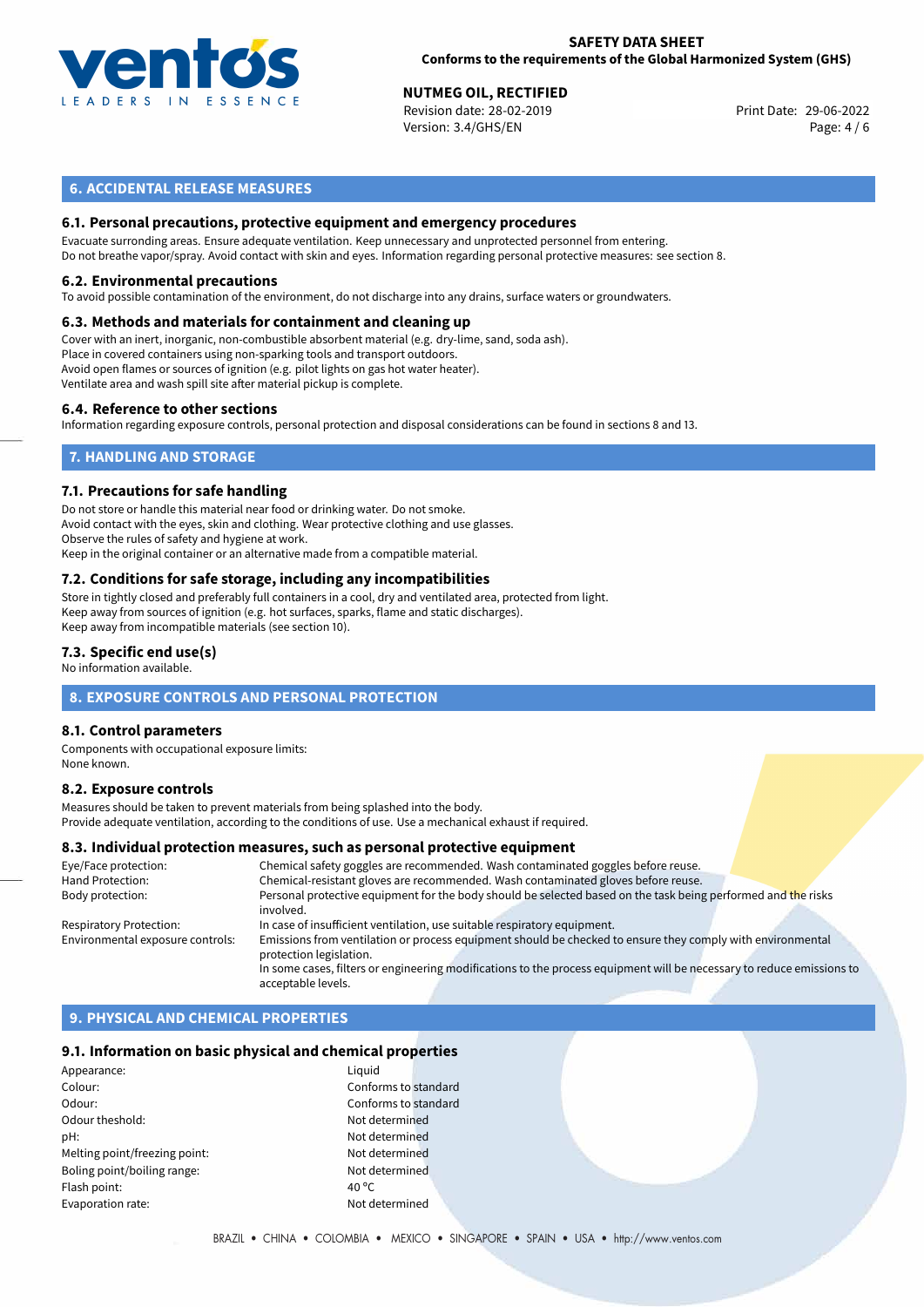

### **SAFETY DATA SHEET Conforms to the requirements of the Global Harmonized System (GHS)**

# **NUTMEG OIL, RECTIFIED**<br>
Revision date: 28-02-2019<br> **Print Date: 29-06-2022**

Revision date: 28-02-2019 Version: 3.4/GHS/EN Page: 5 / 6

| Flammability:                          |
|----------------------------------------|
| Lower flammability/Explosive limit:    |
| Upper flammability/Explosive limit:    |
| Vapour pressure:                       |
| Vapour Density:                        |
| Density:                               |
| Relative density:                      |
| Water solubility:                      |
| Solubility in other solvents:          |
| Partition coefficient n-octanol/water: |
| Auto-ignition temperature:             |
| Decomposition temperature:             |
| Viscosity, dynamic:                    |
| Viscosity, kinematic:                  |
| Explosive properties:                  |
| Ovidising properties:                  |

Not determined Not determined Not determined Not determined Not determined Density: 0,9*−*0,92 g/mL (20ºC) Relative density: 0,9*−*0,92 (20ºC) INSOLUBLE IN WATER SOLUBLE IN ETHANOL Not determined Not determined Not determined Not determined Not determined Not determined Not determined

# **10. STABILITY AND REACTIVITY**

#### **10.1. Reactivity**

No hazardous reactions if stored and handled as prescribed/indicated.

#### **10.2. Chemical stability**

The product is stable if stored and handled as prescribed/indicated.

#### **10.3. Possibility of hazardous reactions**

No hazardous reactions if stored and handled as prescribed/indicated.

#### **10.4. Conditions to Avoid**

Conditions to Avoid: Excessive heat, flame or other ignition sources.

#### **10.5. Incompatible materials**

Avoid contact with strong acids and bases and oxidizing agents.

#### **10.6. Hazardous decomposition products**

During combustion may form carbon monoxide and unidentified organic compounds.

# **11. TOXICOLOGICAL INFORMATION**

| <b>Acute toxicity</b>             | Based on the data available, the criteria for classification are not met. |  |
|-----------------------------------|---------------------------------------------------------------------------|--|
| <b>Skin corrosion/irritation</b>  | Based on the data available, the criteria for classification are not met. |  |
| Serious eye damage/irritation     | Based on the data available, the criteria for classification are not met. |  |
| Respiratory or skin sensitisation | May cause an allergic skin reaction.                                      |  |
| <b>Germ cell mutagenicity</b>     | Suspected of causing genetic defects.                                     |  |
| Carcinogenicity                   | May cause cancer.                                                         |  |
| <b>Reproductive toxicity</b>      | Based on the data available, the criteria for classification are not met. |  |
| <b>STOT-single exposure</b>       | Based on the data available, the criteria for classification are not met. |  |
| <b>STOT-repeated exposure</b>     | Based on the data available, the criteria for classification are not met. |  |
| <b>Aspiration hazard</b>          | May be fatal if swallowed and enters airways.                             |  |

# **12. ECOLOGICAL INFORMATION**

#### **12.1. Toxicity**

**Assessment:** Toxic to aquatic life with long lasting effects. **Experimental/calculated data:** No information available.

# **12.2. Degradability**

No information available.

#### **12.3. Bioaccumulative potential**

No information available.